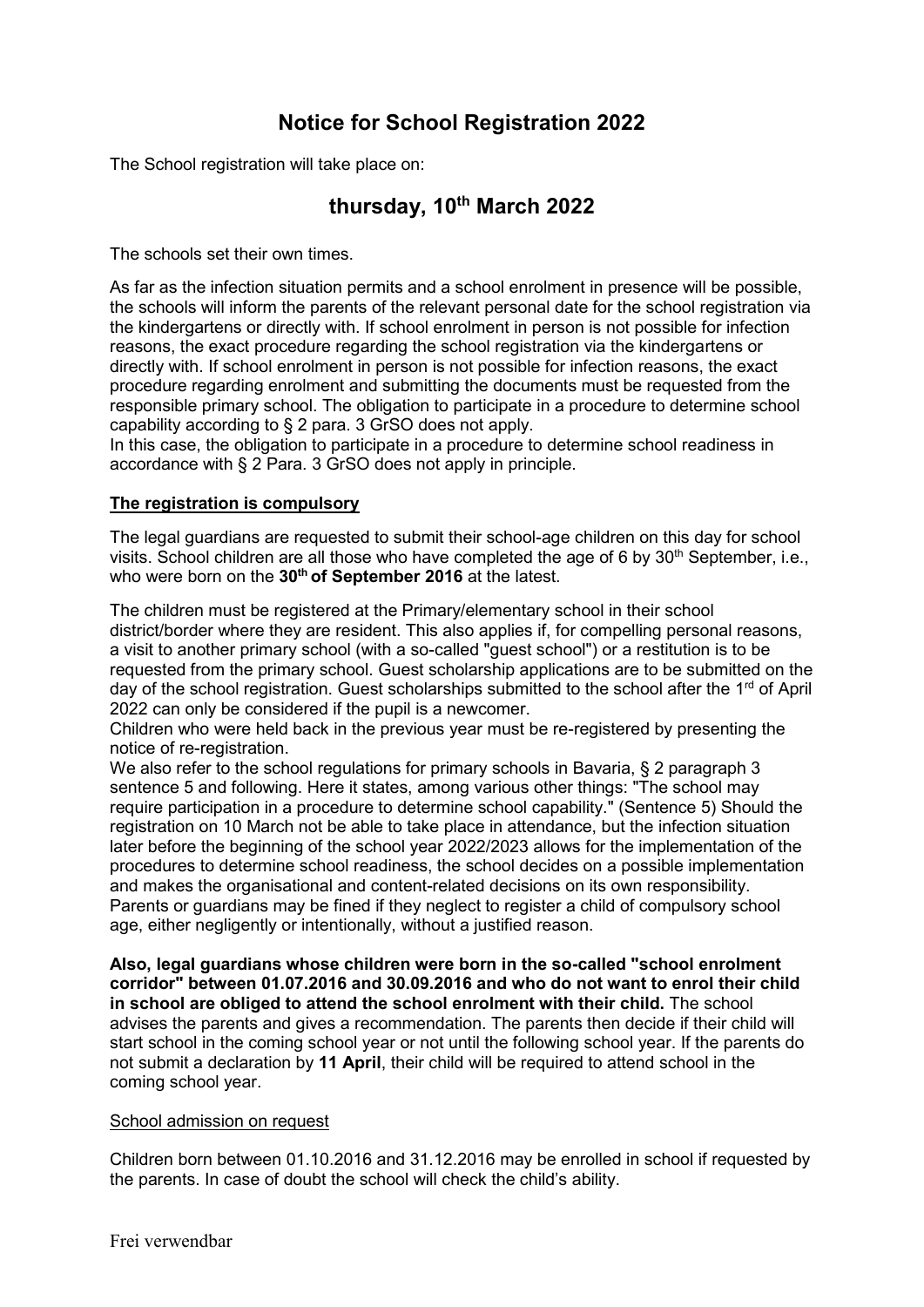At the request of the guardian, children can also be enrolled in exceptional cases, if they were born after 01.01.2017. Here a psychological examination is compulsory.

#### School medical examinations in advance

- The school admission examination 2022/2023 by the public health department remains suspended for the time being due to the Corona pandemic.
- The Health Department asks that the U9 child check-up (between the 60th and 64th birth month) be carried out by the child paediatrician or family doctor. The child's vaccination status should also be recorded at this appointment, for which the vaccination book must be presented.

#### **The day of school registration**

The legal guardians must if the infection situation is permitted, come with their children to the school in their district. If you are unable to come, please assign a representative to take the child to the school registration. Children who are in a home can be registered by the School director

#### **Please bring the following.**

- **birth certificate**
- **with foreign children, the passport is required.**
- **vaccination record and the health check booklet**
- **possibly documents like the residence regulation and/or custody rights.**

#### School registration at a Special Care School.

Children who are not able to attend or participate in a standard primary school due to the need of special care and attention or because of disability, can be registered in a public or private Special Care School. The school administrations of the Special Care School in Erlangen will counsel you and – if necessary – issue the necessary certificate to be able to register.

Primary/Elementary Schools in the City of Erlangen. Adalbert-Stifter-Grundschule Erlangen, Sieglitzhofer Str. 6 Grundschule Erlangen – An der Brucker Lache, Zeißstr. 51 Max-und-Justine-Elsner-Grundschule Erlangen-Bruck, Sandbergstr. 5 Grundschule Erlangen-Büchenbach, Dorfstr. 21 Grundschule Erlangen-Dechsendorf, Campingstr. 32 Grundschule Erlangen-Eltersdorf, Tucherstr. 16 Grundschule Erlangen-Frauenaurach, Keplerstr. 1 Heinrich-Kirchner-Grundschule Erlangen, Dompropststr. 6 Hermann-Hedenus-Grundschule Erlangen, Schallershofer Str. 20 Loschge-Grundschule Erlangen, Loschgestr. 10 Michael-Poeschke-Grundschule Erlangen, Liegnitzer Str. 22 Pestalozzi-Grundschule Erlangen, Pestalozzistr. 1 Grundschule Erlangen-Tennenlohe, Enggleis 6 Friedrich-Rückert-Grundschule Erlangen, Ohmplatz 2 Grundschule Erlangen-Mönauschule, Steigerwaldallee 19

#### Special Care Schools in the City of Erlangen

Otfried-Preußler-Schule, Special Educational Support Centre in Erlangen, Liegnitzer Straße 24,

Georg-Zahn-Schule, Support Centre for the Development centre with a focus on intellectual development, Schenkstraße 113

Erlangen, 24.01.2022